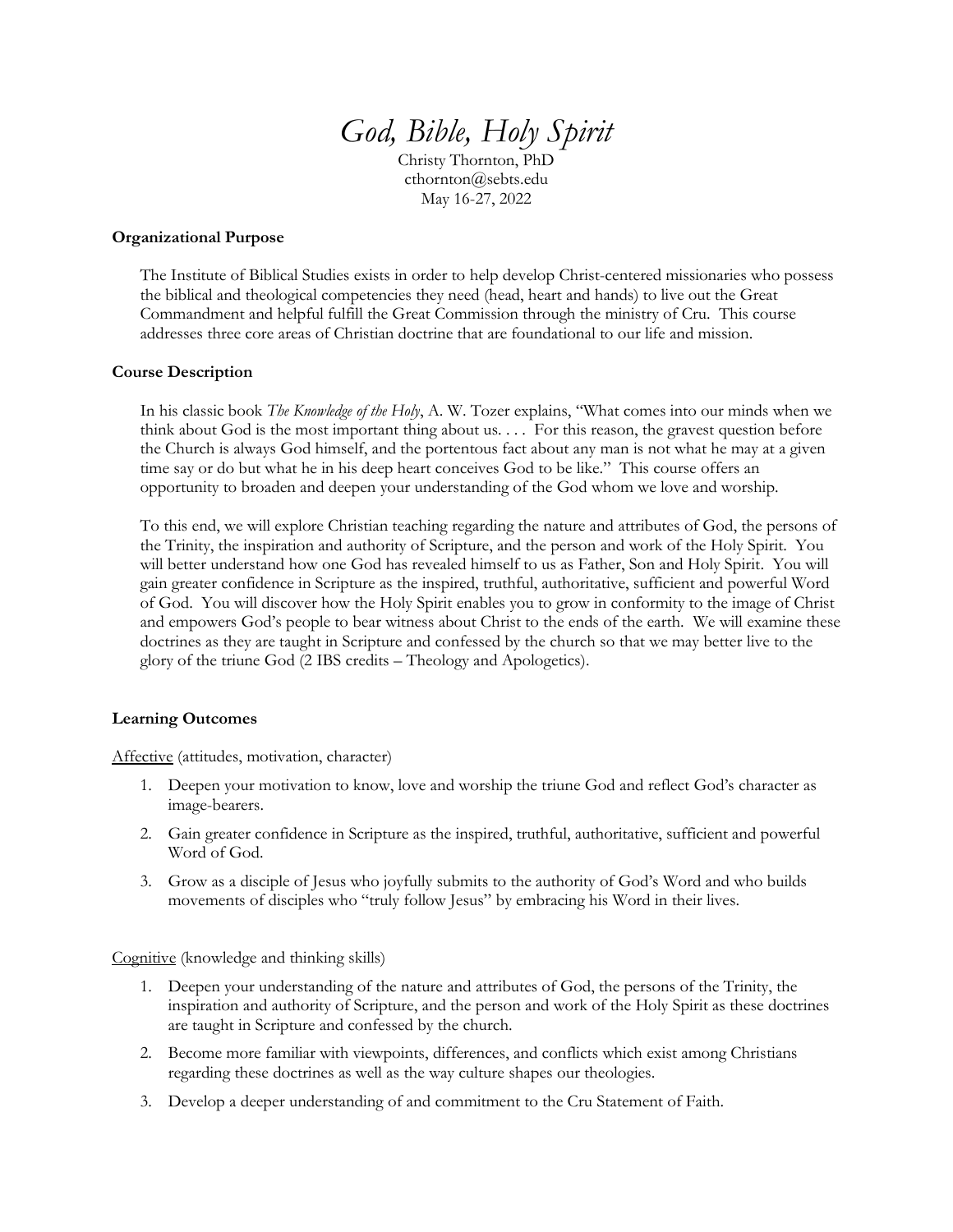4. Become persuaded that Christian theology is not merely about right beliefs (orthodoxy) but also right living (orthopraxy).

Behavioral (personal and ministry skills)

- 1. Grow in your capacity to read Scripture "theologically."
- 2. Grow in your capacity to teach these foundational doctrines from Scripture and relate them to evangelism, discipleship, movement-launching, ethics, and cross-cultural mission.
- 3. Be better prepared to partner with those who hold differing theological views allowing for difference of opinion on matters not central to our Statement of Faith and calling while pointing people to a compelling center (i.e., Christ, the gospel and our mission).

#### **Required Texts**

- Irenaeus, *The Demonstration of Apostolic Preaching.* Trans. John Behr (St. Vladimir's, 1997). ISBN-13: 978-0881411744 (Other translations are acceptable. This one is just easier to read.)
- Michael Reeves, *Delighting in the Trinity: An Introduction to the Christian Faith* (Downers Grove: InterVarsity, 2012). ISBN-13: 978-0830839834. Also available in Kindle format.
- Timothy C. Tennent, *Theology in the Context of World Christianity: How the Global Church Is Influencing the Way We Think about and Discuss Theology* (Grand Rapids: Zondervan, 2007). ISBN-13: 978- 0310275114. Also available in Kindle format.

#### **Additional Readings (Posted Online)**

- Carl Ellis, "[Biblical Righteousness Is a Four-Paned Window](https://www.thegospelcoalition.org/article/biblical-righteousness-four-paned-window/)," The Gospel Coalition (August 22, 2018).
- Justo L. González, *Mañana: Christian Theology from a Hispanic Perspective* (Nashville: Abingdon, 1990), chapter 1.
- Thomas F. Torrance. "The Reconciliation of the Mind" in *Atonement* (Downers Grove: IVP, 2009), 437-447.

#### **Learning Tasks**

- 1. **Reading**: Your reading should be done thoroughly and thoughtfully with a sincere attempt to learn all you can. **Given the compressed nature of this course, it will help if you complete the reading prior to the first class session**. The Reeves book will be discussed in class. As a result, you may want to wait to read it till the night before we discuss it so it is fresh in your mind. **DUE: On the last day of class, May 27.**
- **2. Participate in Class Discussion**: This class will include a mixture of lecture and classroom discussion. We will also be discussing some of the readings in class and you should be prepared to discuss them.
- **3. Doctrinal Position paper:** Students will write a 1 page per doctrine (12 pt TNR, double spaced) explaining the student's own position on 3 doctrines covered in the class (God, Bible, Holy Spirit).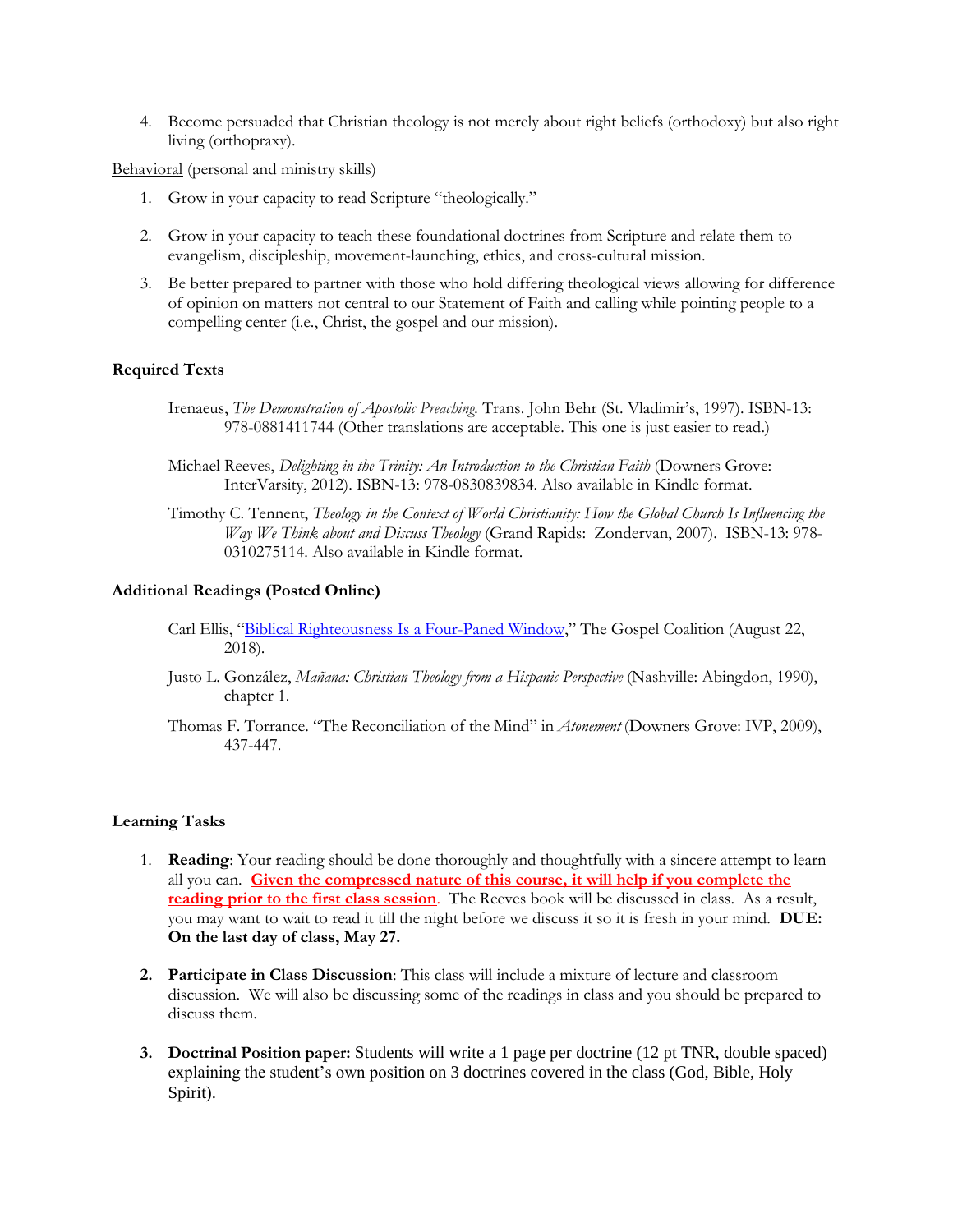- **a.** Students should include relevant Bible passages to substantiate their convictions
- **b.** Students may reference ideas discussed in class lecture, but these position papers should not merely regurgitate lectures or books. They should be written in the student's own voice with the student's own thoughts.
- c. **DUE: May 25**
- 4. **Theology Project**: You will write a paper in which you present Scriptural teaching on the Trinity. The goal is to be as comprehensive as you can be, exposing the richness of the Bible's own teaching on the Trinity. In order to write this paper, you will need to take the following steps:
	- a) **Choose:** Pick one of the following options:
		- Doctrine of the Trinity as taught in the book of John
		- Doctrine of the Trinity as taught in the book of Ephesians
		- Doctrine of the Trinity as taught in the book of 1 Corinthians
		- Doctrine of the Trinity as taught in the books of 1, 2, 3, John
	- b) **Explore**: Read through the whole book noting every reference to the Father, Son, and Holy Spirit. For each reference, record your observations. Here are some questions you might consider: What do you learn from this passage about the eternal relations of the Father, Son, and Holy Spirit? What do you learn about the work of the Trinity and the inseparable operations of the Father, Son, and Holy Spirit? Does the passage say anything about the relationship between the Trinity and the church? You may find it helpful to see what commentators say about your passage (e.g., ESV Study Bible notes).
	- c) **Synthesize:** What stands out to you regarding the Trinity in this book? Do you see any recurring themes? What patterns do you observe about the working of the Triune God? Are certain aspects of his eternal being explained in this book? Are certain aspects of the inseparable operations of the persons of the Trinity in this book in reference to creation or salvation? Consider how best to organize these teachings into a systematic and coherent whole.
	- d) **Write:** Drawing your work together, write a paper (7-9 pages, double spaced, 12 pt. font) summarizing what you learned. Remember that this is NOT a verse by verse commentary but a carefully crafted summary of the doctrinal teaching of your book on the Trinity. You will need to think about how best to structure your presentation. One simple way to structure you essay would be in terms of (1) teaching on the eternal relations of the Father, Son, and Holy Spirit and the (2) teaching on the work/inseparable operations of the Father, Son, and Holy Spirit. On the last two pages of your paper, address the following questions: What was the most helpful thing you learned about the Holy Spirit from your study? What implications does this have for the mission and ministry of the church? What implications does your study have the mission of God? Look for links between the Trinity and missional proclamation in your book drawing on our discussion the last day of class. **DUE: Friday, May 27**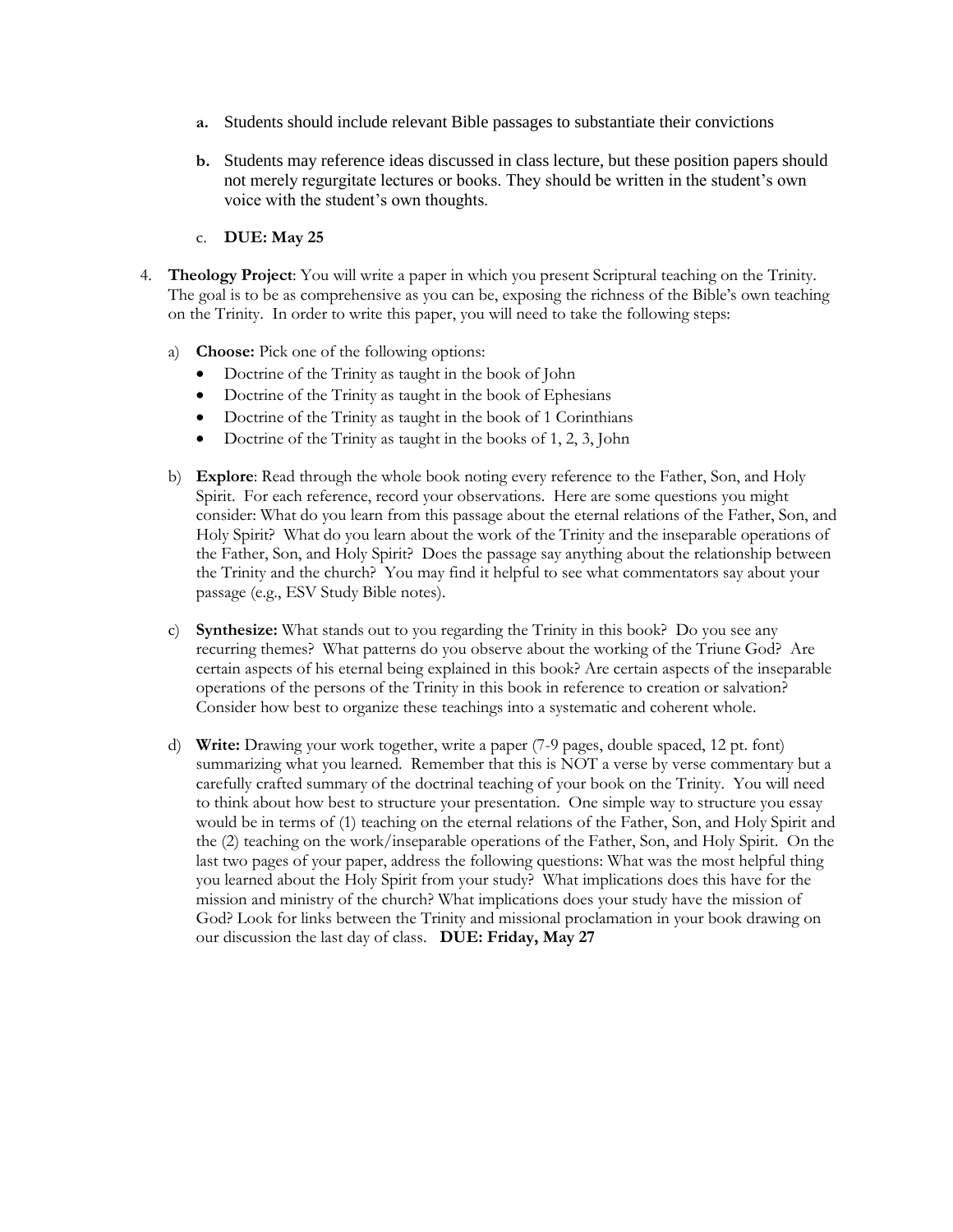## **Course Grade**

In Cru, we talk about the five "E's" of development: education, experience, exposure, environment and evaluation. Evaluation, the fifth E, plays an important role in our growth. Because this is a graduate level course, you will receive a letter grade. Along with that, I will give you feedback on what you did well and where you can grow.

| Reading Report       | 25% (due Mon, May 16)       |
|----------------------|-----------------------------|
| Doctrinal reflection | 25% (due Weds, May 25)      |
| Theology Project     | $50\%$ (due Friday, May 27) |
|                      | $100\%$                     |

### **Grading Scale**

| 94-100   | A          |
|----------|------------|
| 92-93    | $A-$       |
| 90-91    | B+         |
| 84-89    | B          |
| 82-83    | В-         |
| 80-81    | $C+$       |
| 74-79    | C          |
| 72-73    | $C_{\tau}$ |
| 65-71    | D          |
| $0 - 65$ | F          |

Note: A grade of C- or better is required to apply this course toward your IBS requirements

#### **Students with Learning Issues**

If you have a learning issue that affects your participation in the class, please talk with me or the lead TA, so we can help you as you engage with the learning tasks in the course.